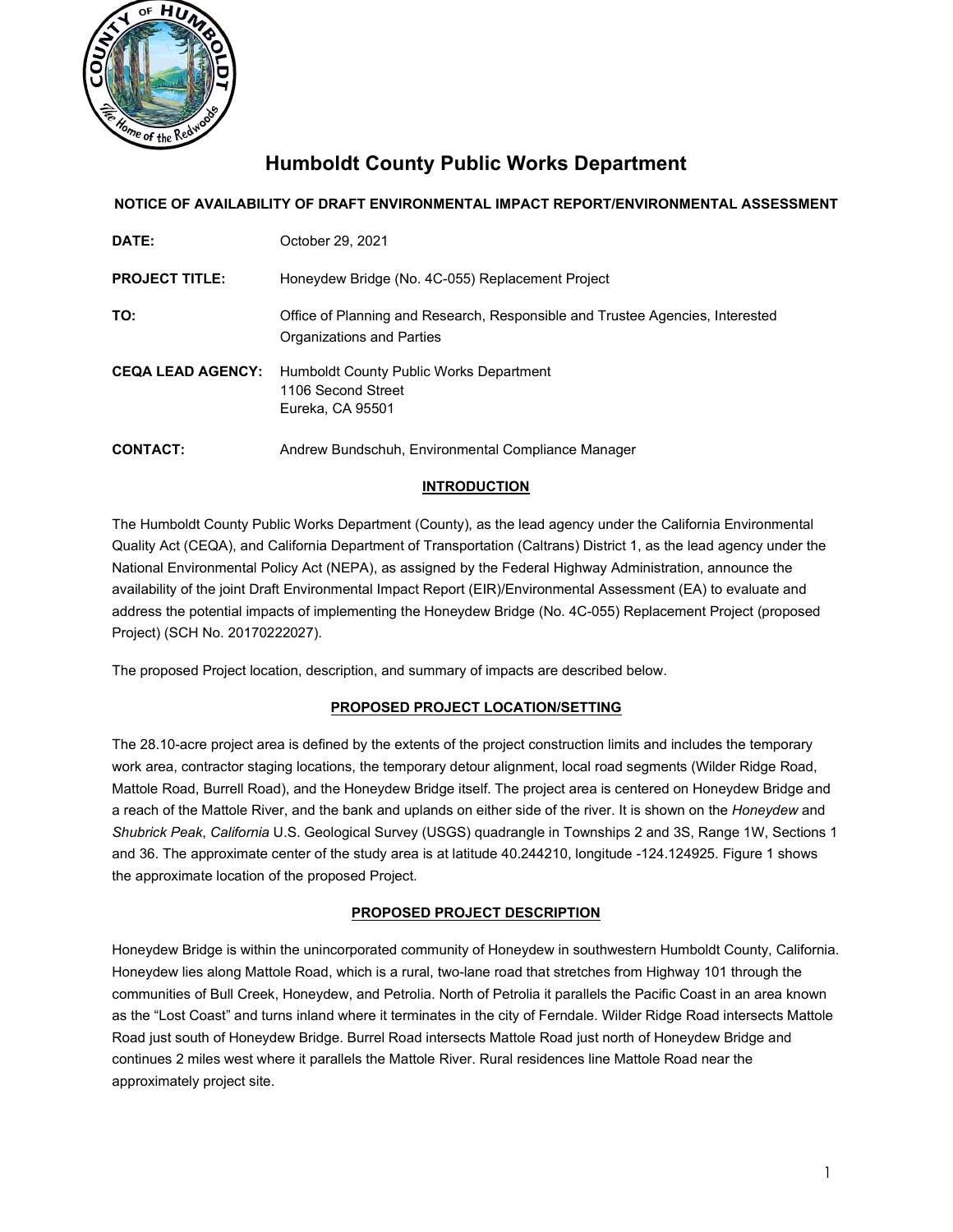The four project alternatives currently being considered are the No-Build Alternative and three build alternatives including the recommended Preferred Alternative. All three build alternatives would cross the Mattole River using a two-span configuration. Also common to all three would be the construction of the north abutment, which would be supported by steel H-piles, and the south abutment and center pier, which would be supported by cast-in-drilled-hole (CIDH) piles. Staging would occur at three locations: (1) along Wilder Ridge Road, just southeast of the intersection with Mattole Road; (2) all along the south bank gravel bar near and beneath the existing bridge; and (3) at the north Mattole Road bridge approach.

The project would replace the existing 386-foot-long by 17-foot-wide, single-lane, two-span, steel camelback throughtruss style bridge with a new 375-foot structure that would carry two lanes of traffic, each 11 feet wide with 2-footwide bridge rails and 3-foot shoulders for a total width of 32 feet. The new bridge would consist of two equal spans and be supported by a north and south abutment and a center pier. The recommended Preferred Project Alternative, action Alternative 2, would consist of a haunched, composite welded steel girder structure and new roadway approaches.

The project would require a temporary detour bridge to maintain access over the Mattole River during construction. The detour bridge would be constructed approximately 1,600 feet downstream (west) from the existing bridge. The detour bridge would maintain a through-traffic connection between Mattole Road on the north and south sides of the Mattole River, while also providing construction access for the duration of the project. The detour bridge would cross the main channel of the Mattole River and would consist of a single-span, prefabricated bridge provided by the contractor. It would span from a temporary gravel approach road at the south riverbank to a temporary gravel approach on the north bank, connecting to Burrell Road.

During the second season of construction, the existing bridge would be removed to allow for construction of the new bridge in a similar alignment. An interpretive site, including a memorial plaque, would be established near the northwest corner of the new bridge alignment to commemorate the history of the existing bridge.

#### **PROPOSED PROJECT IMPACTS**

The proposed Project would not result in any significant and unavoidable impacts on the environment. All other potential impacts would be less than significant or reduced to a less than significant level with proposed mitigation measures. These impacts include traffic and transprotation/pedestrian and bicycle facilities; visual/asethetics; cultural resources; public services; hydrology and floodplain; water quality and stormwater runoff; geology/soils; paleontology; hazardous waste/materials; air quality; noise; greenhouse gases; and biological resources.

#### **AVAILABILITY OF THE DRAFT EIR/EA**

A digital copy of the Draft EIR/EA is available for download on the County's website at: [https://humboldtgov.org/2216/Honeydew-Bridge-Replacement.](https://humboldtgov.org/2216/Honeydew-Bridge-Replacement) Hard copies are available for viewing at the following locations:

- Caltrans District 1 Headquarters, 1656 Union Street, Eureka, CA 95501
- Humboldt County Public Works Department, 1106 2nd Street, Eureka, CA 95501
- Humboldt County Library, 1313 3rd St, Eureka, CA 95501
- Honeydew Country Store and U.S. Post Office, 44670 Mattole Road, Honeydew, CA95545
- Petrolia General Store, 40 Sherman Road, Petrolia, CA 95558

#### **ONLINE PUBLIC MEETING**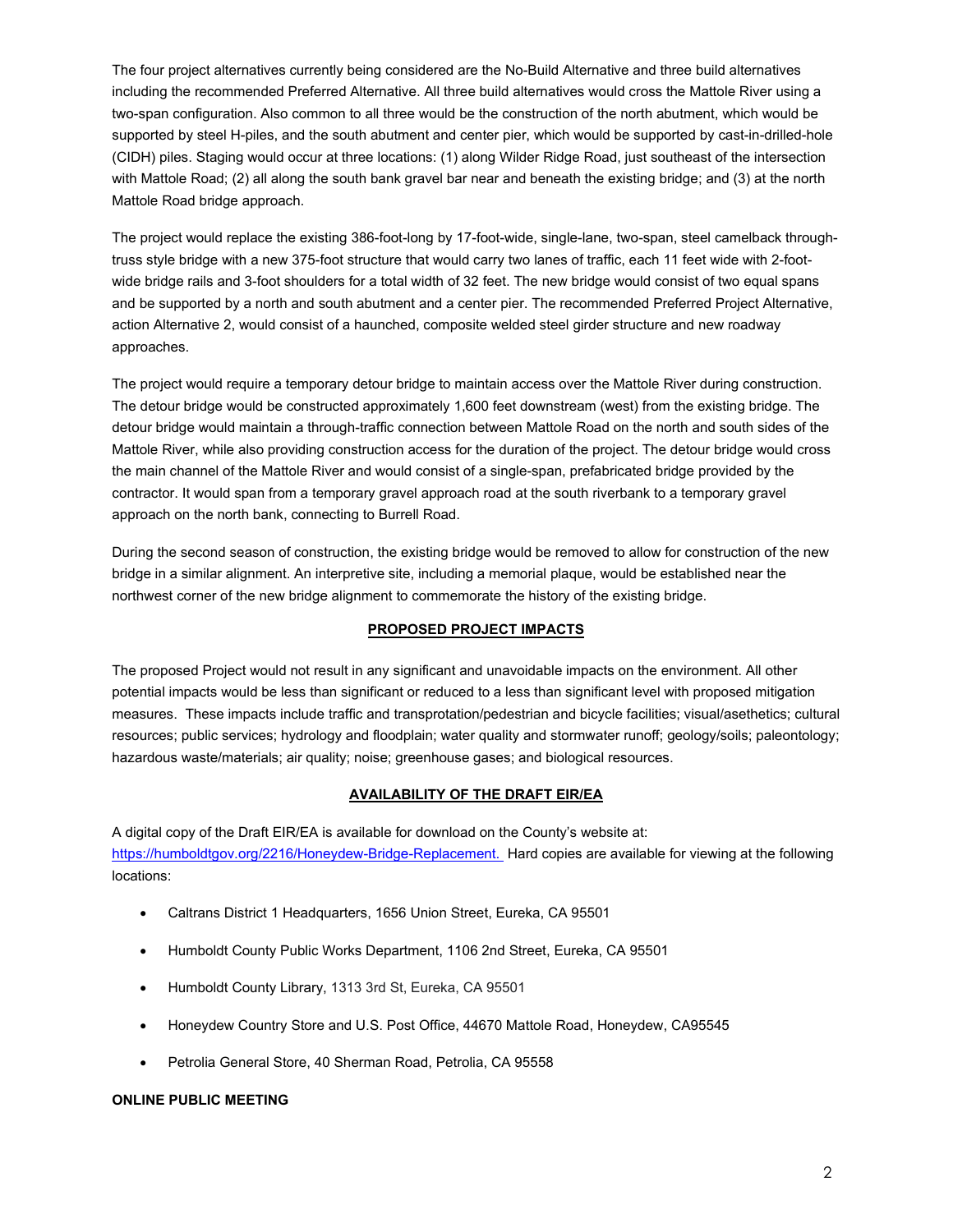In response to California's Executive Order N-33-20 in association with large gatherings and Covid-19, the County and Caltrans will hold an *online public meeting* to provide an overview of the proposed Project and direction on submitting written comments on the Draft EIR/EA. No in-person meetings will be held during the 45-day public comment period. Attendees may participate virtually via WebEx by accessing the Project website. Meeting details are as follows:

**Date:** November 16, 2021 **Time:** 5:00 p.m.: Webinar and Conference Line Open 5:10 p.m.: Presentation Starts 5:10 – 5:45 p.m.: Project Presentation (approximate) 5:45 – 6:25 p.m. Public Questions (approximate) 6:30 p.m.: Meeting Adjourned

**Access the Online Meeting at the Project Website:** [https://deavpm.wixsite.com/honeydew](https://can01.safelinks.protection.outlook.com/?url=https%3A%2F%2Furldefense.com%2Fv3%2F__https%3A%2Fcan01.safelinks.protection.outlook.com%2F%3Furl%3Dhttps*3A*2F*2Fdeavpm.wixsite.com*2Fhoneydew%26data%3D04*7C01*7Cwirt.lanning*40stantec.com*7C0dde30d88f1943a8fe3108d9928b6ff3*7C413c6f2c219a469297d3f2b4d80281e7*7C0*7C0*7C637701949866067690*7CUnknown*7CTWFpbGZsb3d8eyJWIjoiMC4wLjAwMDAiLCJQIjoiV2luMzIiLCJBTiI6Ik1haWwiLCJXVCI6Mn0*3D*7C1000%26sdata%3DYiSllplsa7sJhjVopUMwHpm0ShL69wogdQHZADOolys*3D%26reserved%3D0__%3BJSUlJSUlJSUlJSUlJSUlJSU!!LWi6xHDyrA!tdGJqnk5xsxqGa7Sep5nZ-_p4WuPoMZl6gyh7GcK3BUGfRy8Kffrrf_P6Xmd3wr1CC0SVn8%24&data=04%7C01%7Cwirt.lanning%40stantec.com%7C175f13d2d07447b5c5b608d99322d641%7C413c6f2c219a469297d3f2b4d80281e7%7C0%7C0%7C637702601464124058%7CUnknown%7CTWFpbGZsb3d8eyJWIjoiMC4wLjAwMDAiLCJQIjoiV2luMzIiLCJBTiI6Ik1haWwiLCJXVCI6Mn0%3D%7C1000&sdata=%2B0bZl13Dic1r%2FE9OQQ%2B6DilklmwQdqjNbv2T7cTVT%2BM%3D&reserved=0)

## **SUBMITTING COMMENTS**

Written comments on the Draft EIR/EA may be submitted from October 29, 2021 to December 13, 2021. Written comments should be submitted to Tony Seghetti at the following physical or e-mail address by **5:00 p.m. on December 13, 2021** and include "Attn: Honeydew Bridge Replacement Project."

> Humboldt County Public Works Department 1106 Second Street Eureka, CA 95501 E-mail: [PWEngineering@co.humboldt.ca.us](mailto:PWEngineering@co.humboldt.ca.us)

> Tony Seghetti, Deputy Director Engineering

All comments should include the name, email address, phone number, and mailing address of the contact person submitting the comments.

For more information about the proposed Project please visit the Project website: <https://humboldtgov.org/2216/Honeydew-Bridge-Replacement>